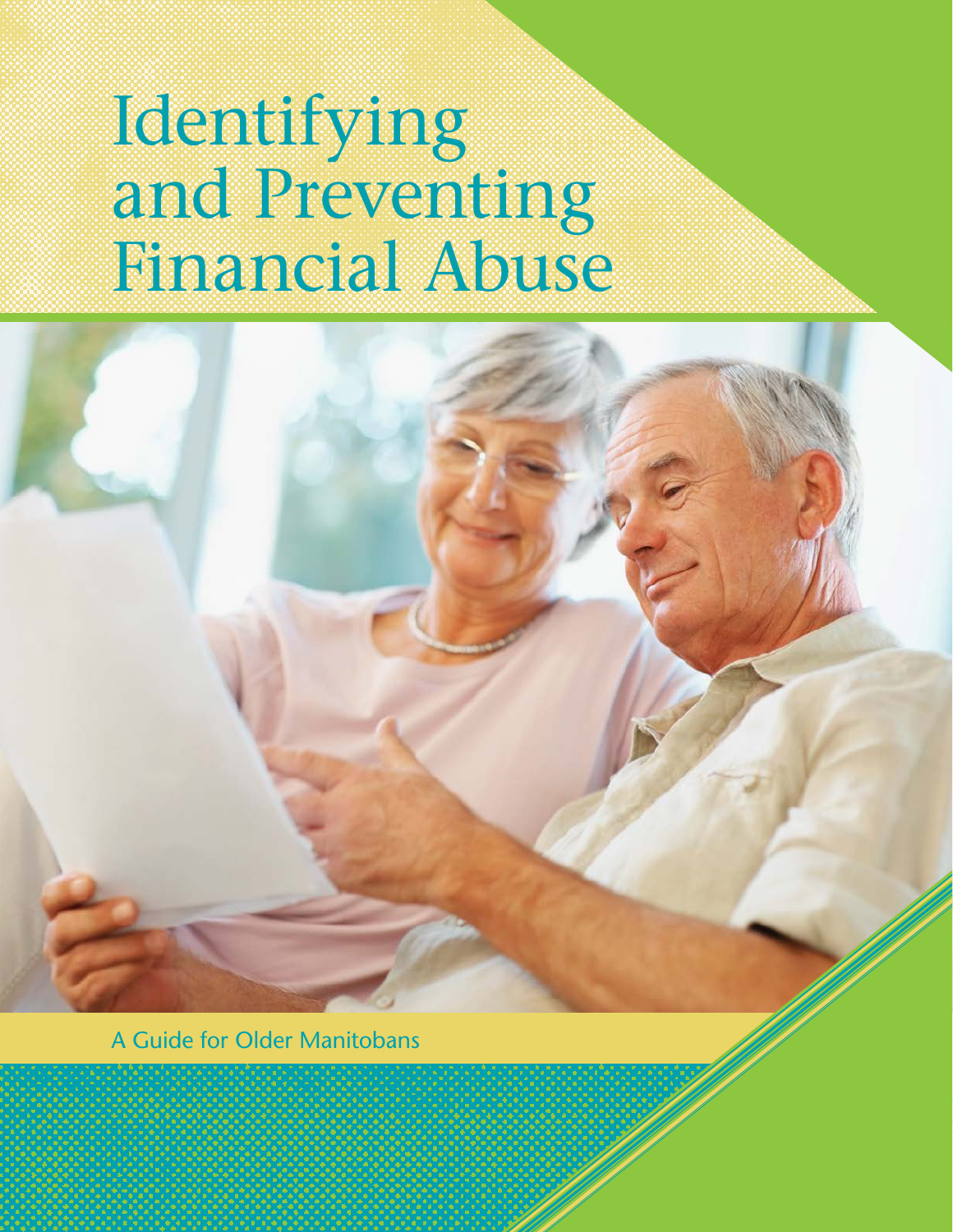Canadian research suggests that 4–10% of older Manitobans will experience some form of abuse in their later years. The most common type of abuse is financial abuse – the illegal or inappropriate use of a person's money or property.

In these situations, the abuser is usually someone the older person trusts and cares about, such as a family member, caregiver or friend. This personal relationship can make it difficult for the older person to come forward to get help, especially when they care about the person who is mistreating them but want to take steps to make the relationship safer and more respectful.

This guide was developed to help you recognize and prevent financial abuse from happening to both yourself as you age, as well as the people who you are close to.

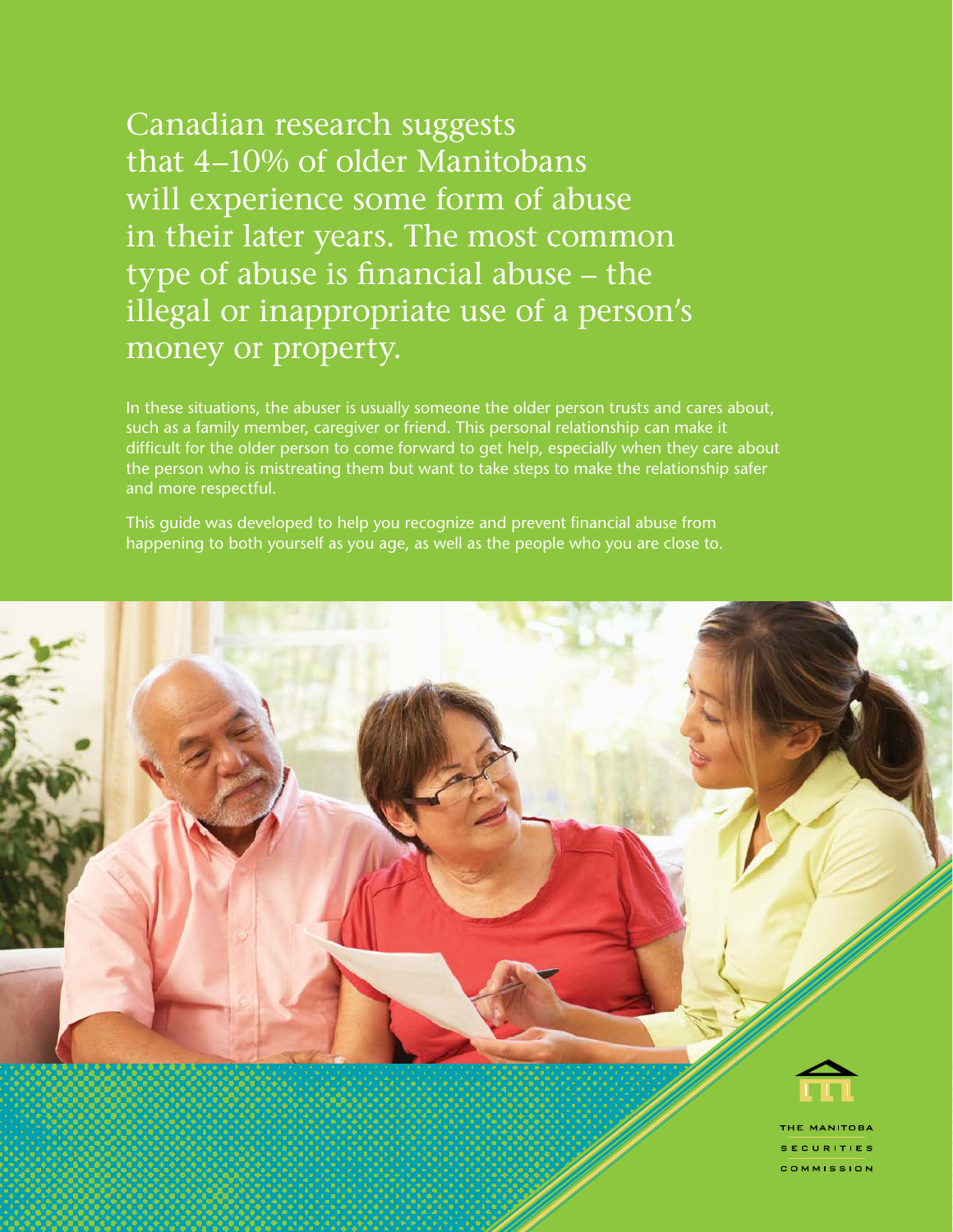

## **How Does Financial Abuse Happen?**

Financial abuse can happen in many different ways. The following are some common examples:

- Theft of money, credit cards, bank cards and/or possessions.
- Misuse of an older person's money by cashing cheques or accessing accounts without permission from the older person.
- Use of the older person's money for purposes other than intended by that older person.
- Someone threatening or pressuring an older person to give money.
- Someone not allowing the older person to spend money on what he or she wants.
- Someone pressuring the older person into lending money with no intent on paying the money back.
- Someone attempting or actually persuading, tricking or threatening the older person to make changes to their will and/or power of attorney.
- Misuse of a power of attorney by engaging in acts that are not in the best interests of the older person such as taking money from the older person's bank account to pay the abuser's personal bills.
- Someone sharing a home with an older person and not paying for a fair share of the expenses, or refusing to move out of an older person's home when asked.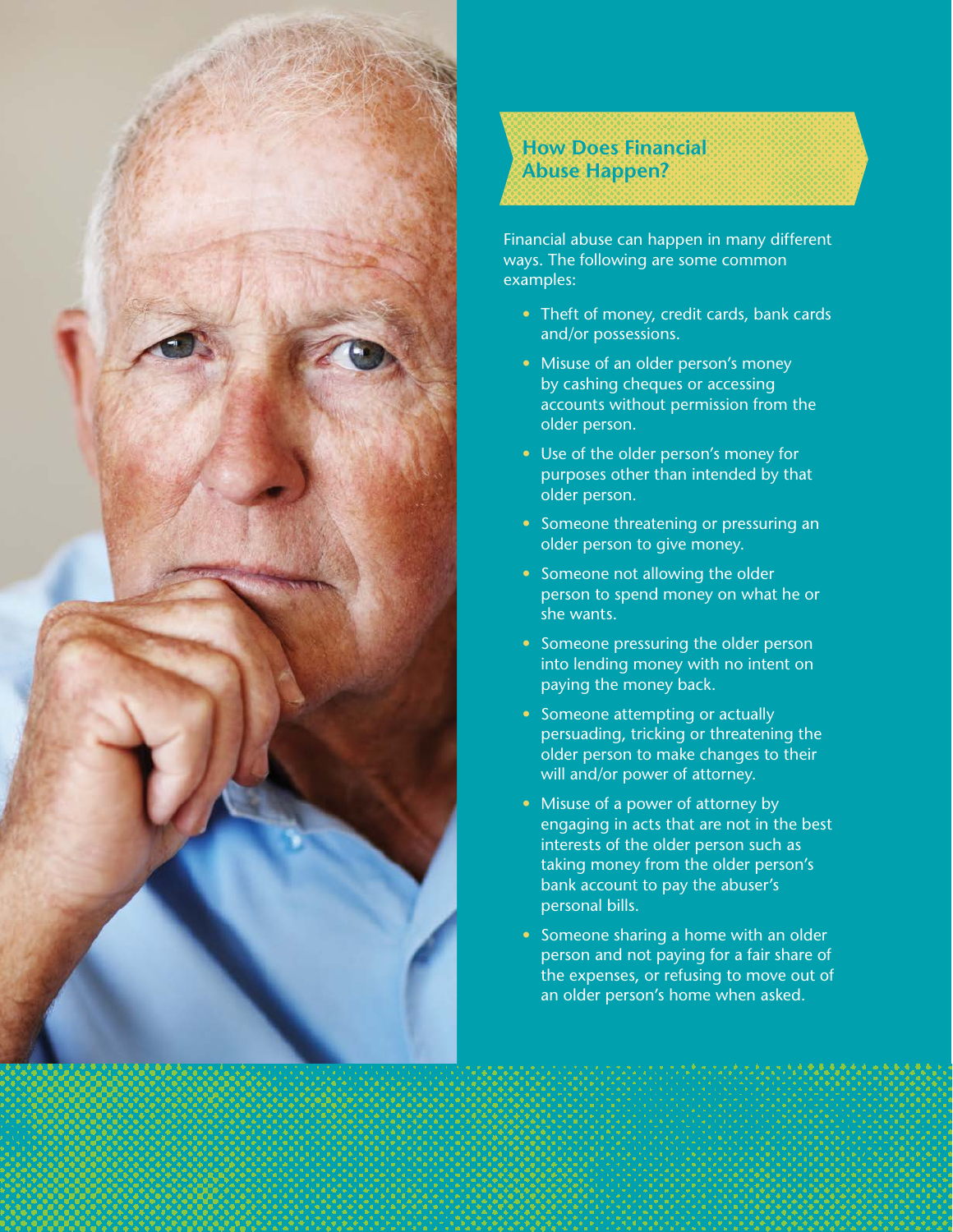#### **Recognizing The Red Flags**

Financial abuse can be difficult to recognize. The following are some common red flags that may signal an older person is being financially abused. An older person may experience one or a combination of the following signs over a period of time:

- Social isolation or withdrawal.
- Sudden change in living arrangements.
- Dependence on another for financial support.
- Financial responsibility for a family member such as an adult child or spouse.
- Alcohol, drug or medication misuse or abuse.
- Depression or mental illness.
- Unusual fear of or sudden change in feelings about a particular person or people.
- Change in appearance such as poor hygiene or sudden weight loss.
- Being accompanied by an individual who is overly protective and/or controls the older person.
- Change in ability to perform activities of daily living including self-care, daily finance, and/or medication management.
- Discrepancy between standard of living and financial assets.
- Sudden inability to pay bills.
- Unusual financial transactions such as bank withdrawals or unusual purchases.
- Comments from the alleged abuser that indicates he/she has a false sense of entitlement such as "it's my inheritance," or "he/she owes me."

### **Financial Concerns Checklist – Am I Being Financially Abused?**

If you are concerned about the way you or someone close to you is being treated, please review this checklist. If you check any of the boxes, it may indicate that the individual has become more vulnerable to financial abuse, or a particular relationship has become abusive.

- $\Box$  I have trouble paying bills because the bills are confusing to me.
- $\Box$  I don't feel confident making big financial decisions alone.
- $\Box$  I don't understand financial decisions that someone else is making for me.
- $\Box$  I give loans or gifts more than I can afford.
- $\Box$  My children, or others around me, are pressuring me to give them money.
- $\Box$  People are calling me or mailing me asking for money.
- $\Box$  Someone is accessing my accounts.
- $\Box$  Money seems to be disappearing from my accounts.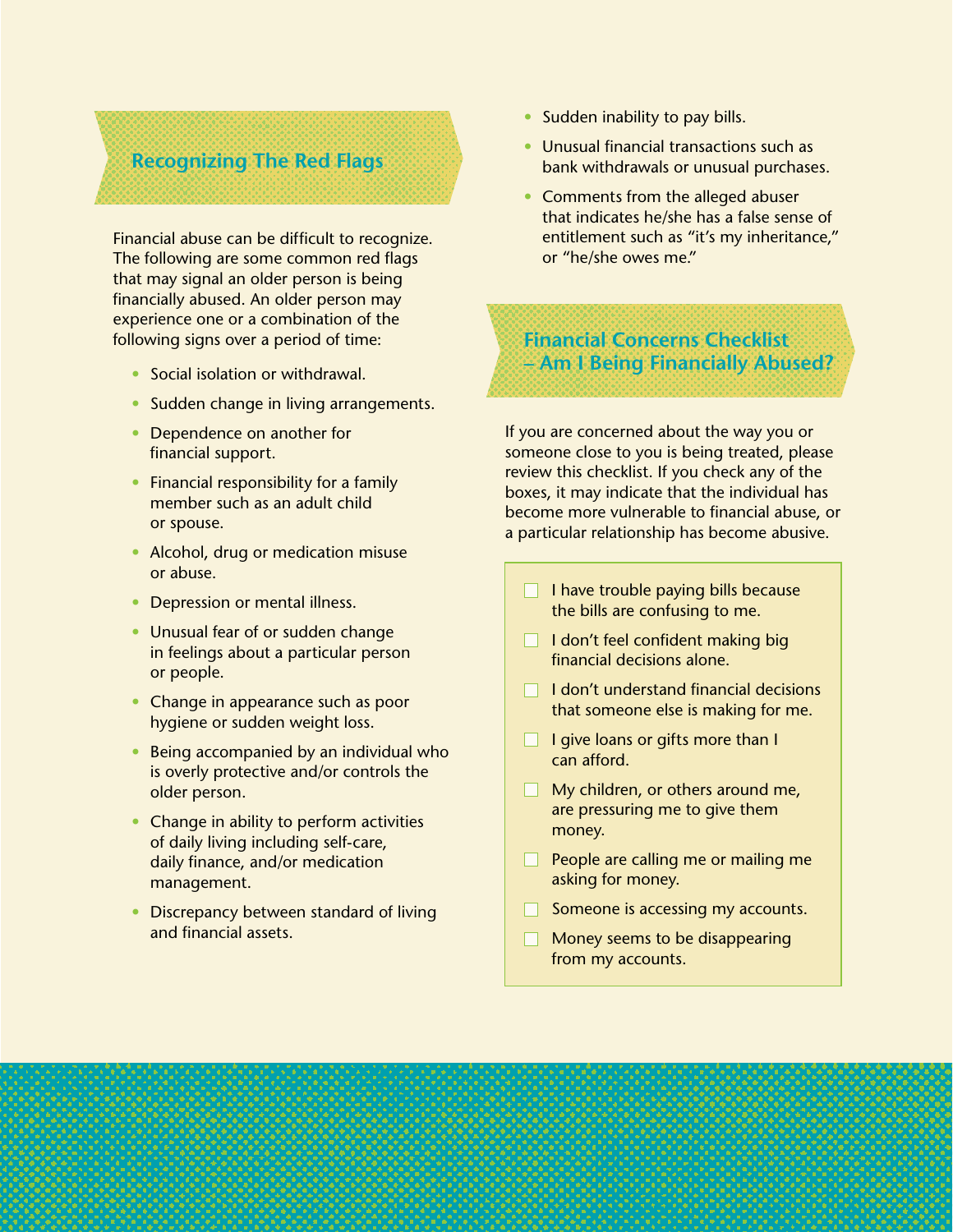- $\Box$  Someone is cashing my pension, insurance or other cheques without permission.
- $\Box$  Someone has forced me to sign over control/power of attorney, sell my house or change my will.

**How to Prevent Financial Exploitation or Abuse**

The following is a list of ways you can protect yourself from financial exploitation or abuse:

- Understand your rights as an older person.
- Stay social by participating in community activities and ask trusted friends to visit often.
- Keep track of your finances by reviewing your bank statements regularly and opening your own mail.
- Explore banking options with your financial institution such as direct deposit and pre-authorized bill payments.
- Discuss future plans with your lawyer and make arrangements now in case something happens to you and you are not able to communicate your wishes. This can be done by drafting a will, healthcare directive and/or power of attorney.
- Only give up control of your property or assets when you decide you want to make these changes.
- If you choose to lend money to someone, set up a re-payment plan and consider seeking legal advice.
- If you are considering signing a document or making a big financial decision, don't be afraid to ask questions or request help from someone you trust.

**Reporting or Acknowledging Financial Abuse**

According to Canadian research more than 50% of older adults who are experiencing abuse decline help when offered. This is because of a number of reasons such as:

- Fear of what will happen to themselves or the abuser.
- Family loyalty.
- Shame and embarrassment, especially if the abuser is an adult child.
- A lack of information on what can be done to make the relationship safer for them.
- Don't know where they can get help.

If an older person you know declines help with an abusive situation, don't give up. Support their wishes, reassure them that you are here to help, continue to offer support, provide information and consult with professionals if necessary. If at any point you are worried about the immediate safety of the older person, please contact the police immediately.



THE MANITORA **SECURITIES COMMISSION**